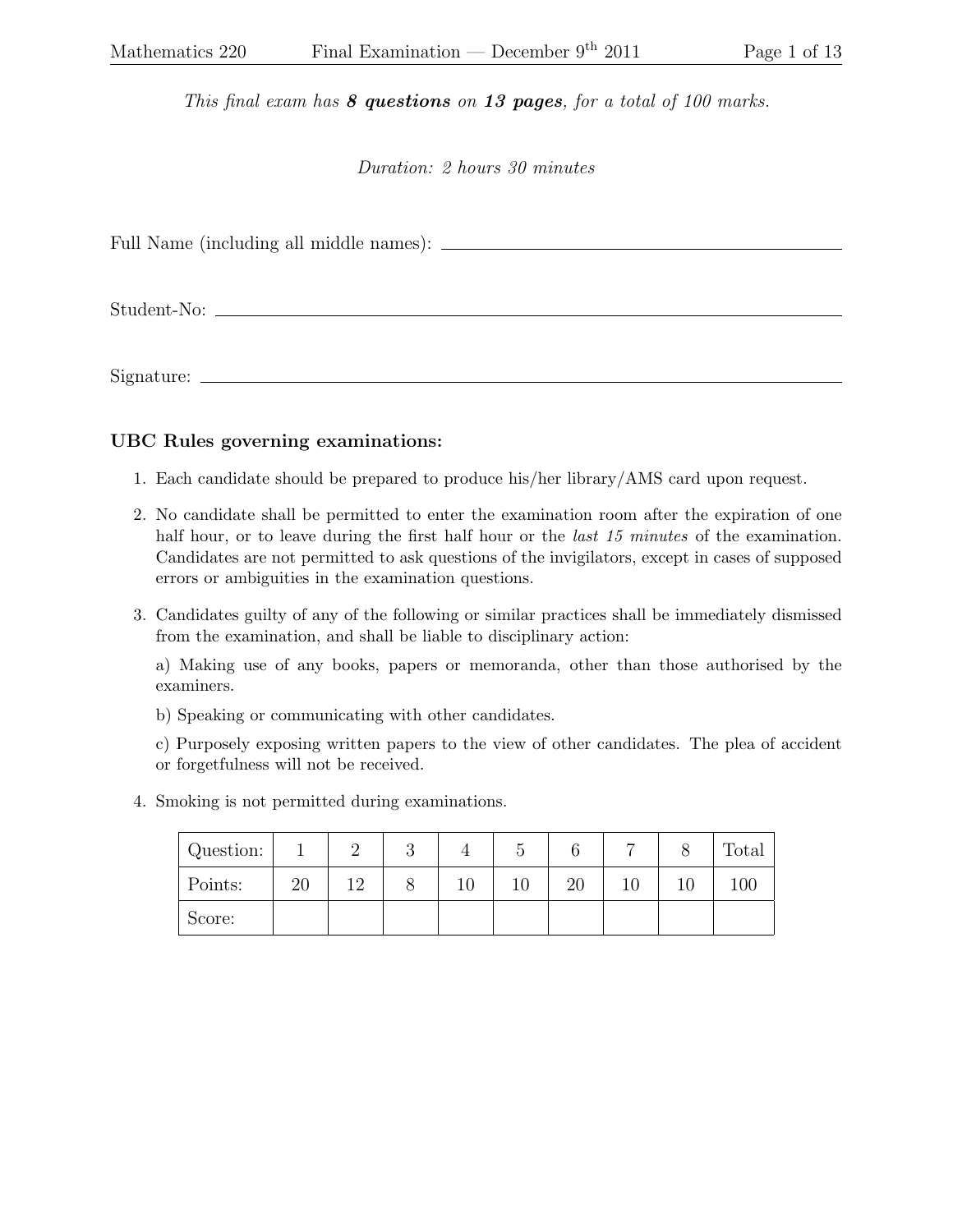## Please read the following points carefully before starting to write.

- Give complete arguments and explanations for all your calculations; answers without justifications will not be marked — except where specifically stated.
- This is a closed-book examination. None of the following are allowed: documents, cheat sheets or electronic devices of any kind (including calculators, cell phones, etc.).
- You may not leave during the first 30 minutes or final 15 minutes of the exam.
- Read all the questions carefully before starting to work.
- Continue on the back of the previous page if you run out of space.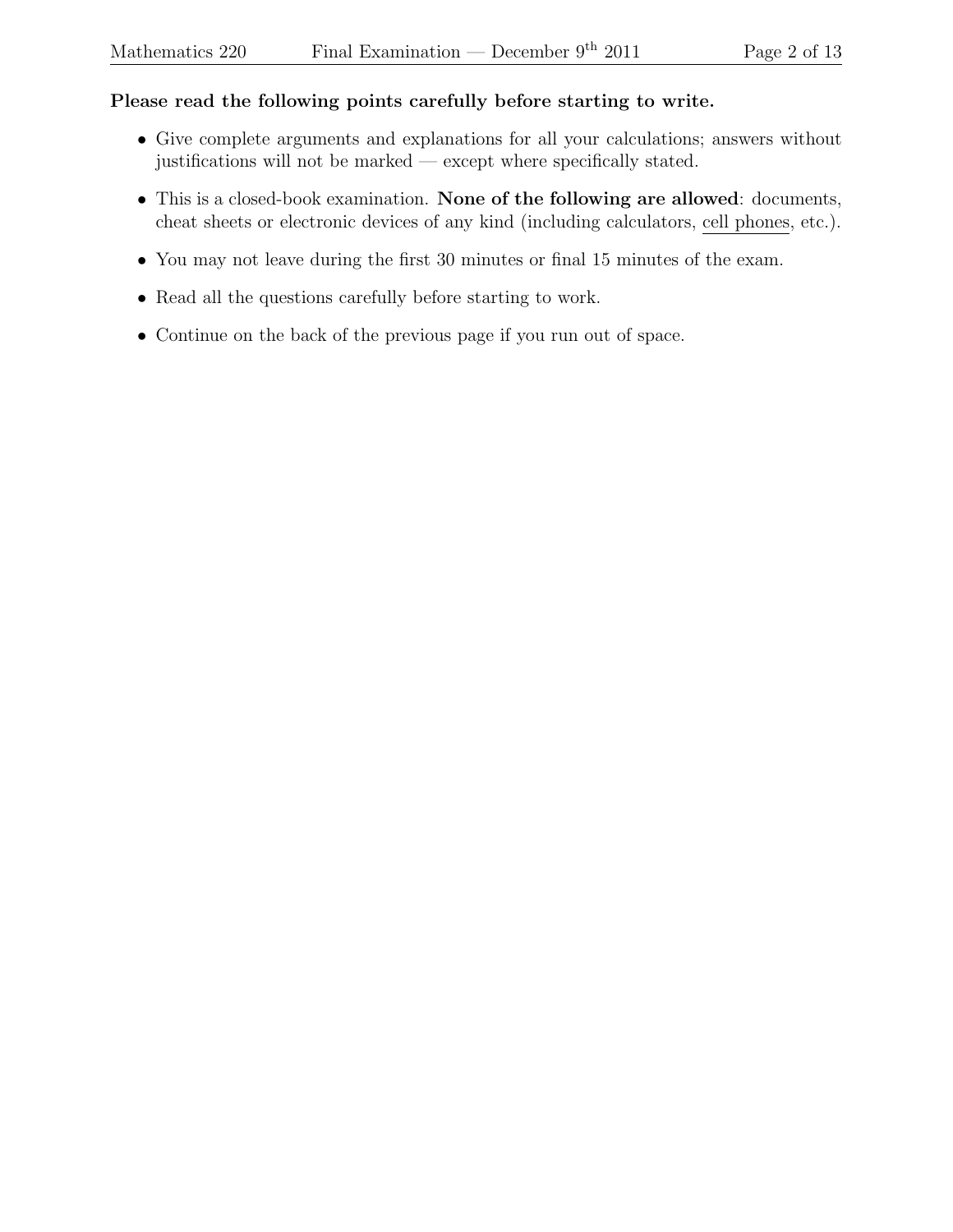$|20 \text{ marks}|$  1. Please give precise answers to the following:

(a) (3 marks) State De Morgan's laws (in the context of sets).

(b) (3 marks) Define the sets  $% \left\vert \cdot \right\rangle$  $\cap$  $\alpha \in I$  $S_{\alpha}$  and  $Y = \begin{bmatrix} \end{bmatrix}$  $\alpha \in I$  $S_{\alpha}$ .

(c) (3 marks) Define what it means for two sets A and B to have the same cardinality.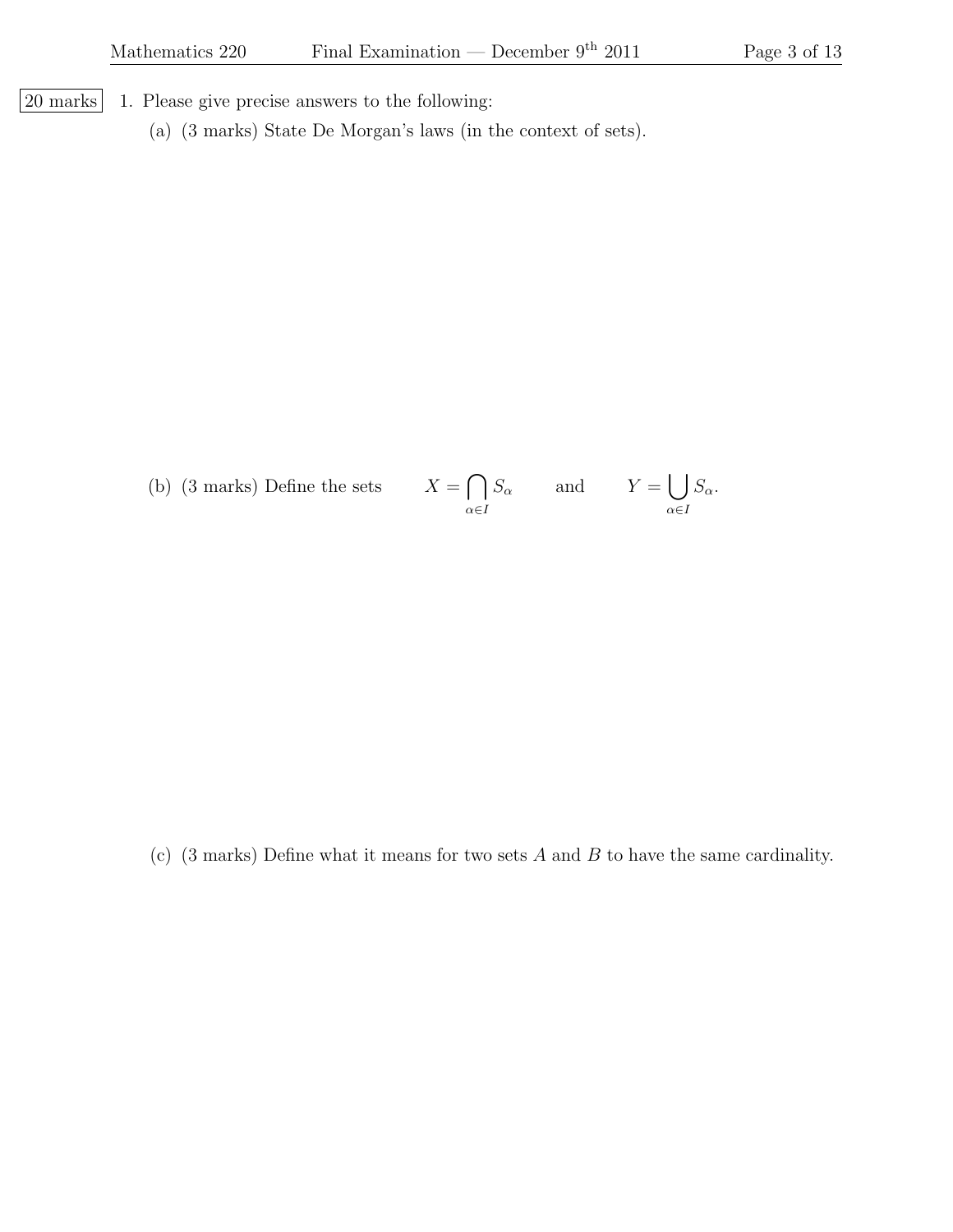(d) (3 marks) Let  $\alpha =$  $\begin{pmatrix} 1 & 2 & 3 & 4 \\ 2 & 3 & 4 & 1 \end{pmatrix}$  and  $\beta =$  $\begin{pmatrix} 1 & 2 & 3 & 4 \\ 2 & 1 & 3 & 4 \end{pmatrix}$  be two permutations of  $\{1, 2, 3, 4\}$ . Find the composition  $\alpha \circ \beta$ .

(e) (3 marks) Let  $A, B$  be non-empty sets, and let  $f : A \rightarrow B$  be a function. When does f have an inverse function  $f^{-1}$ ? Define  $f^{-1}$ .

(f) (5 marks) State the strong principle of mathematical induction.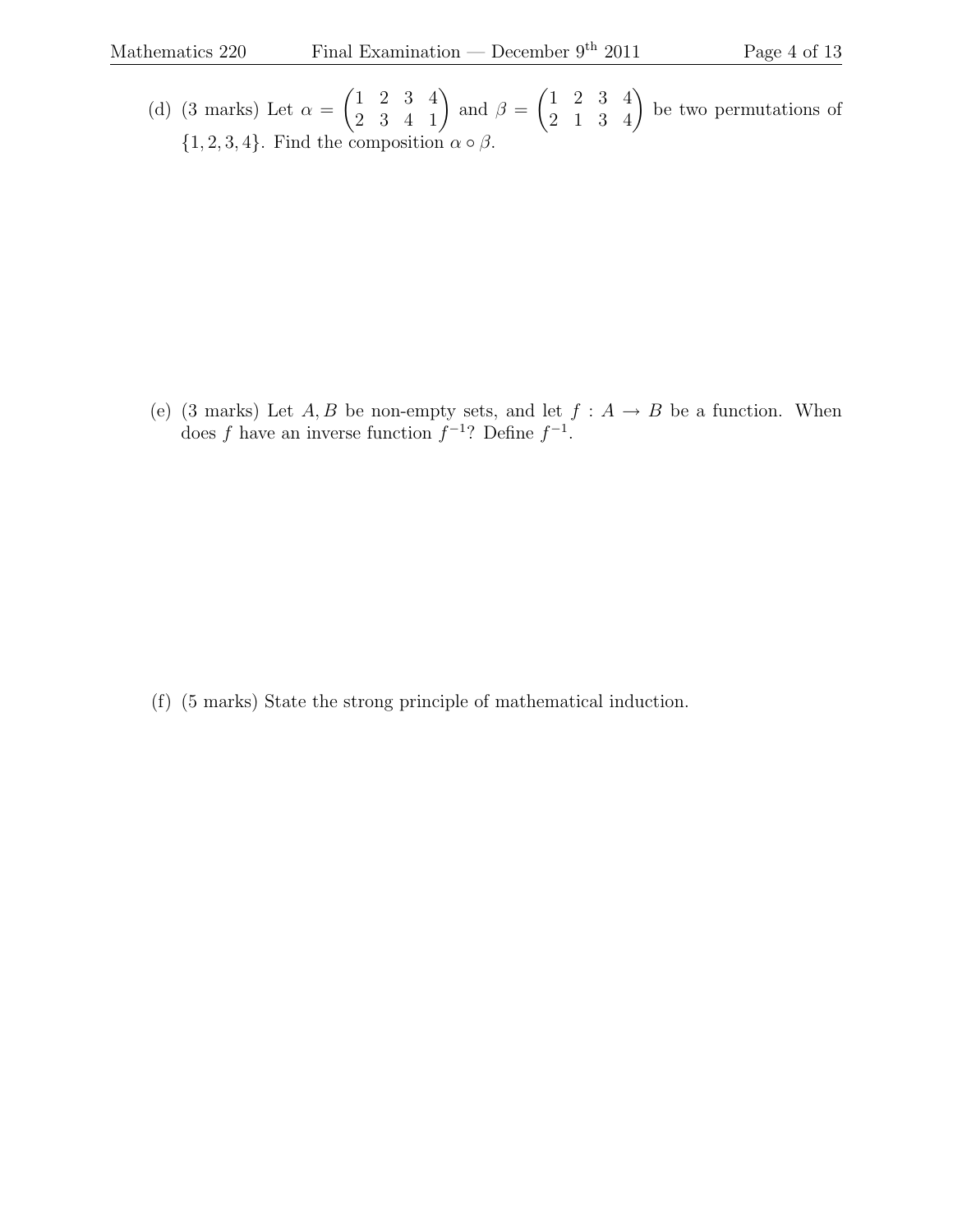- 12 marks 2. For  $n \in \mathbb{N}$ , let  $P(n)$  be the statement "*n* is divisible by 4", and let  $Q(n)$  be the statement " $n^2 + 1$  is divisible by 3".
	- (a) (6 marks) Consider the statement

$$
\forall n \in \mathbb{N}, \ P(n) \Rightarrow Q(n)
$$

Is this statement true or false? Prove your answer.

(b) (6 marks) Write out in words the statement " $P(3) \Rightarrow Q(4)$ ", its converse and its contrapositive.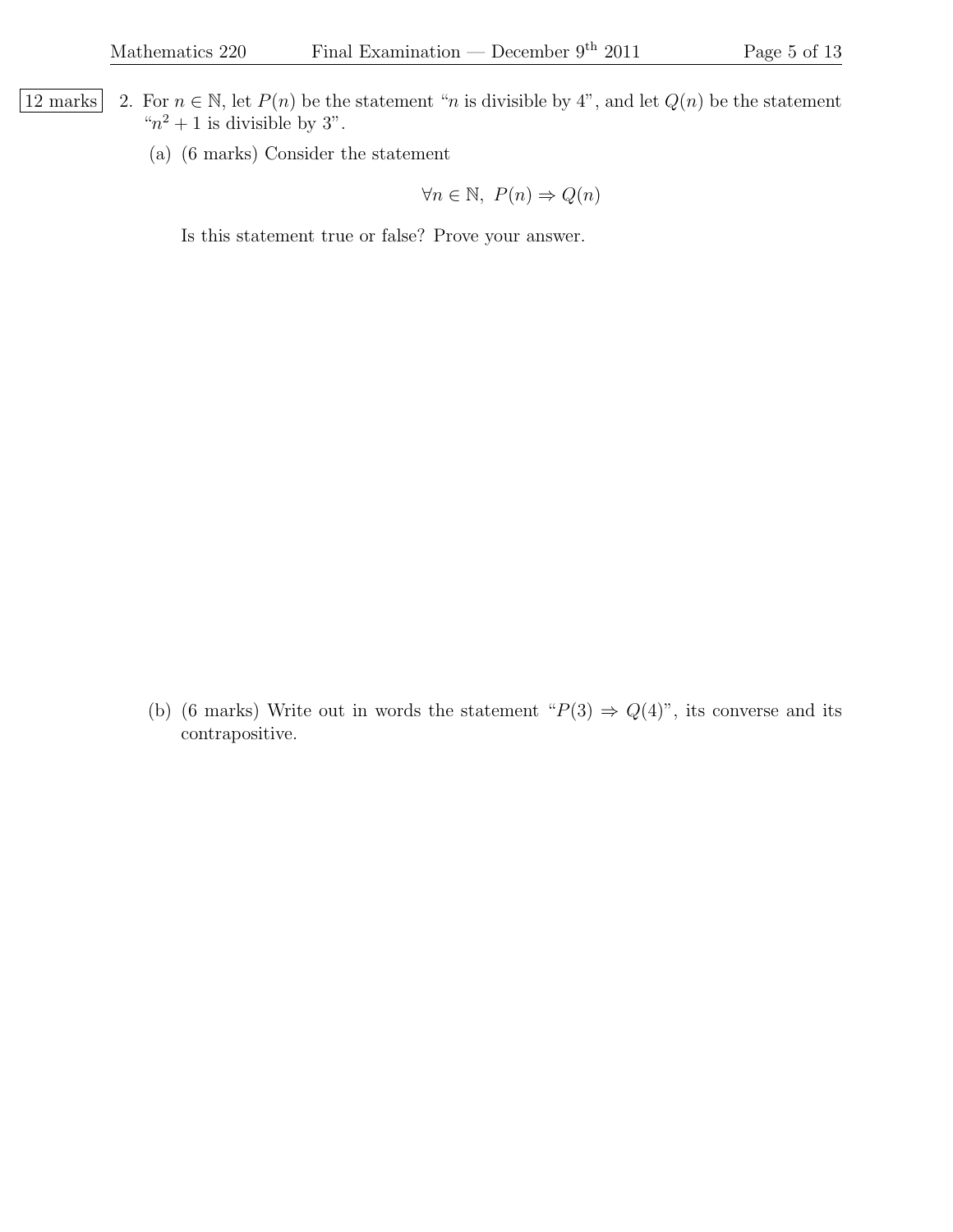$\boxed{8 \text{ marks}}$  3. For statements  $P$ ,  $Q$ , and  $R$ , prove that the statement

$$
[(P \Rightarrow Q) \Rightarrow R] \vee [\sim P \vee Q]
$$

is a tautology.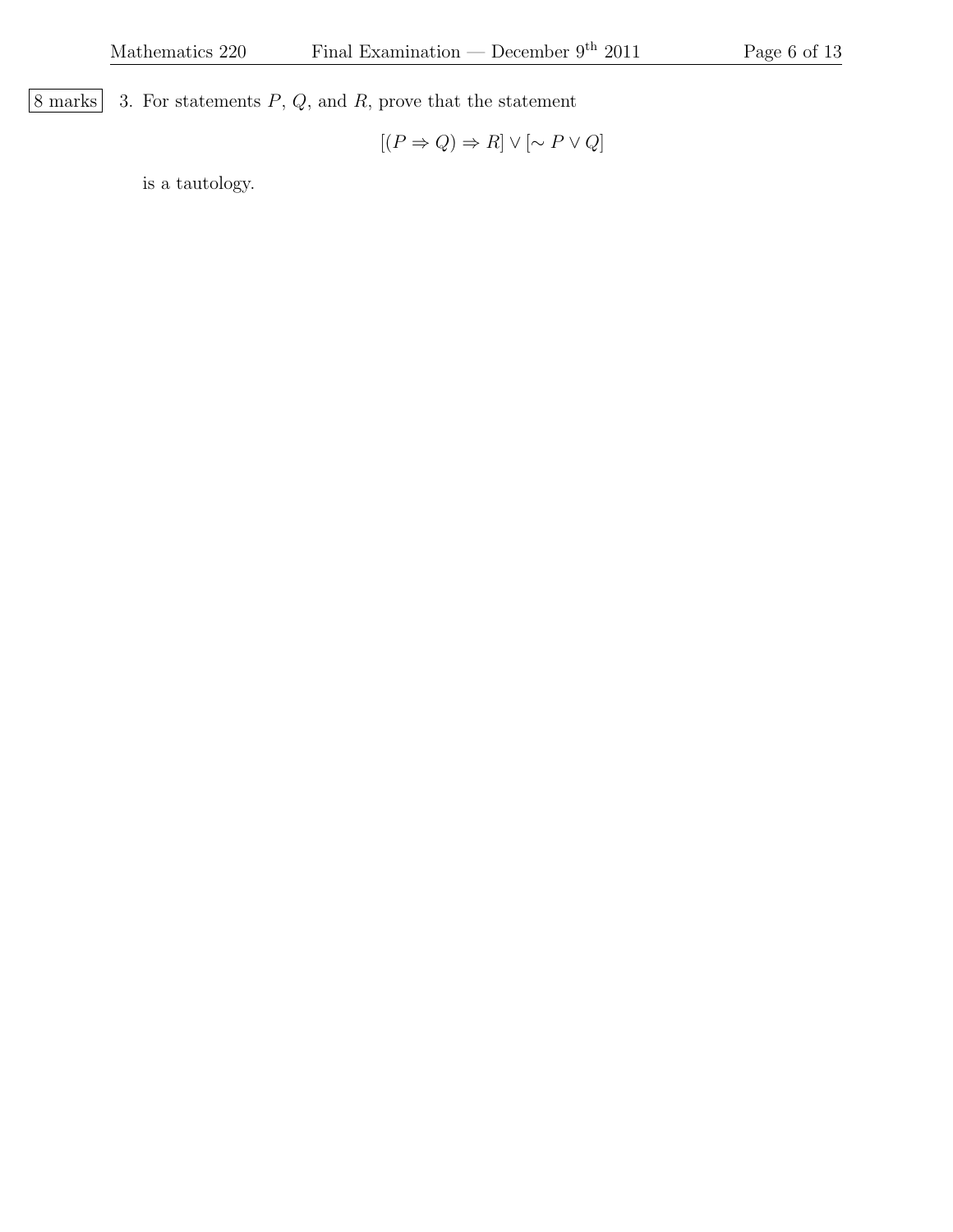10 marks 4. Let  $f : A \to B$  be a function. If  $C \subseteq A$ , define

$$
f(C) = \{ f(x) : x \in C \}.
$$

Prove that if f is injective, then  $f(C \cap D) = f(C) \cap f(D)$  for all sets  $C, D \subseteq A$ .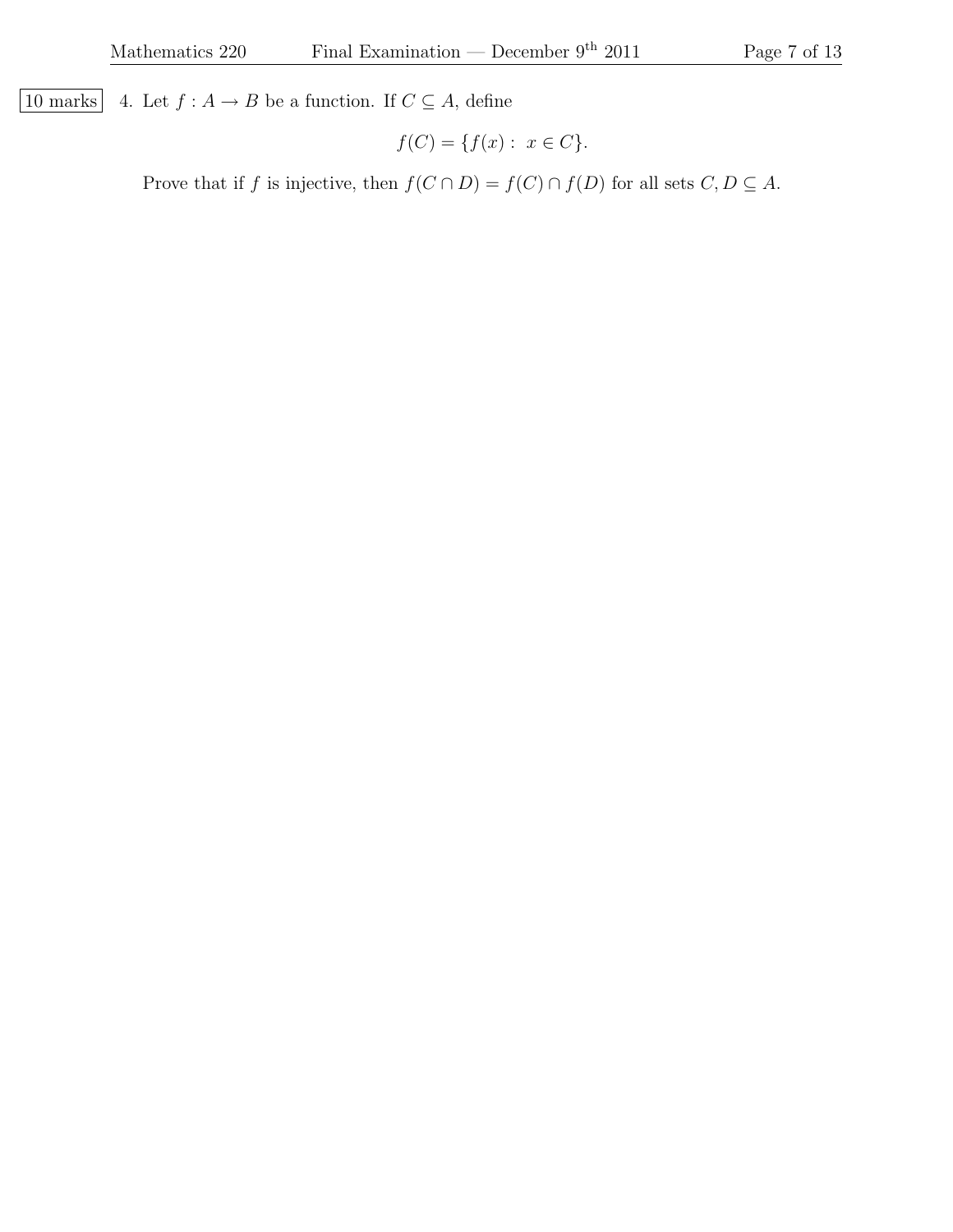$\boxed{10 \text{ marks}}$  5. (a) (2 marks) State what it means for a set A to be denumerable.

(b) (8 marks) Let  $A$  be a denumerable set. Prove that there exists a proper subset  $B$ of  $A$  such that  $B$  is denumerable.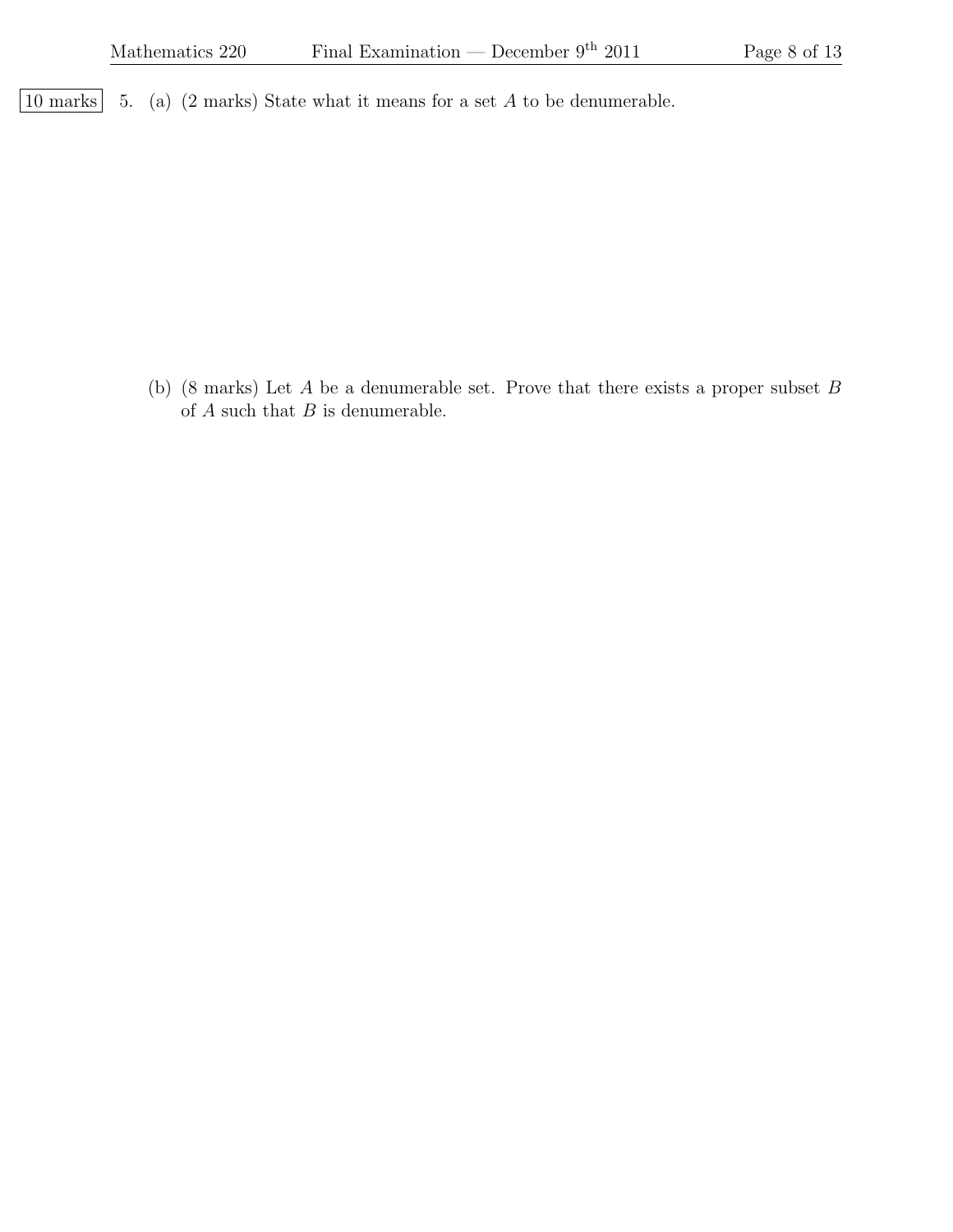- $\boxed{20 \text{ marks}}$  6. Use mathematical induction to prove the following statements:
	- (a) (10 marks) Prove that  $1 + 3 + 5 + \cdots + (2n 1)$  is a perfect square for all  $n \in \mathbb{N}$ . (An integer m is a perfect square if  $m = k^2$  for some integer k.)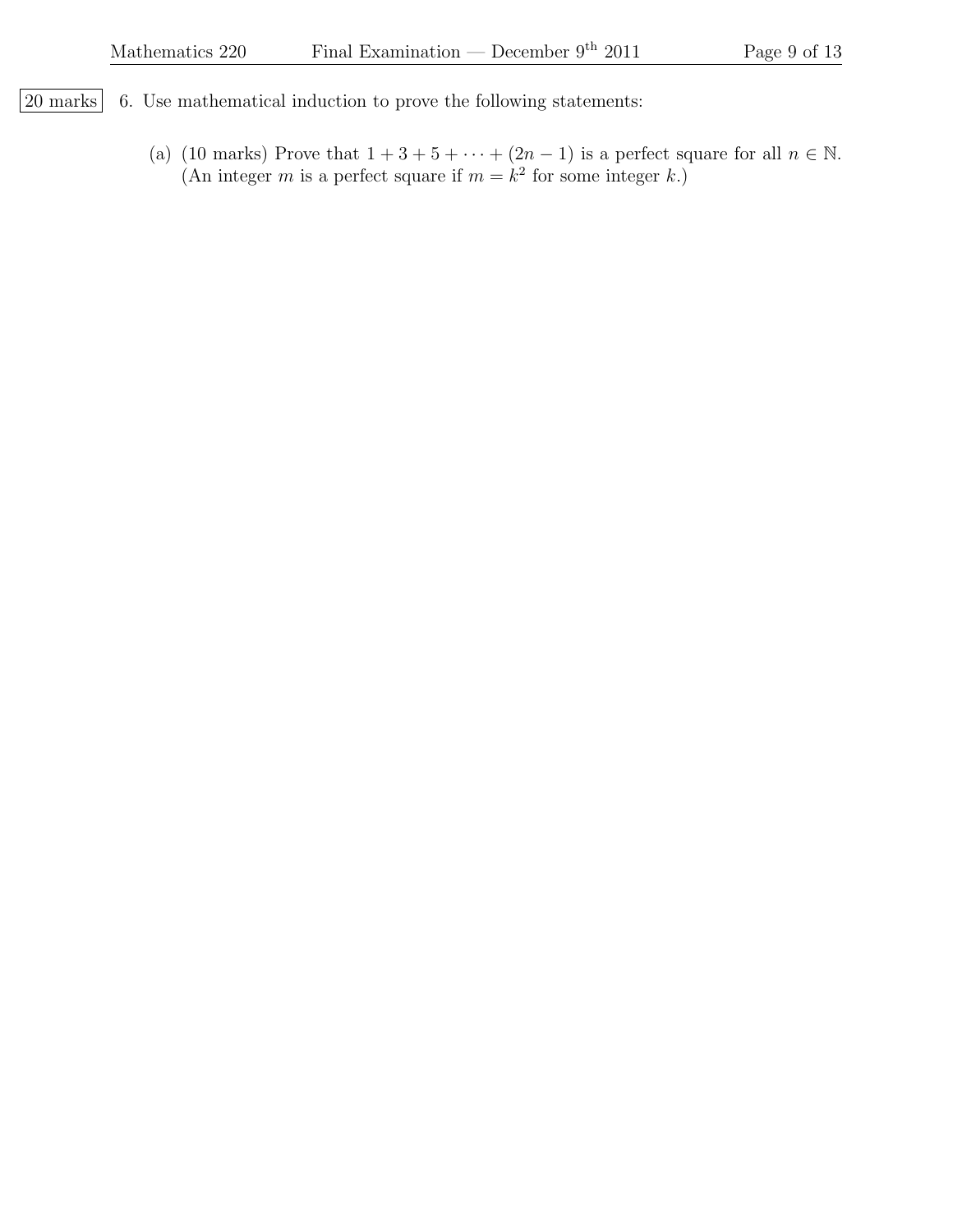(b) (10 marks) For all  $n \in \mathbb{N}$ ,  $12^{2n-1} + 11^{n+1}$  is a multiple of 133.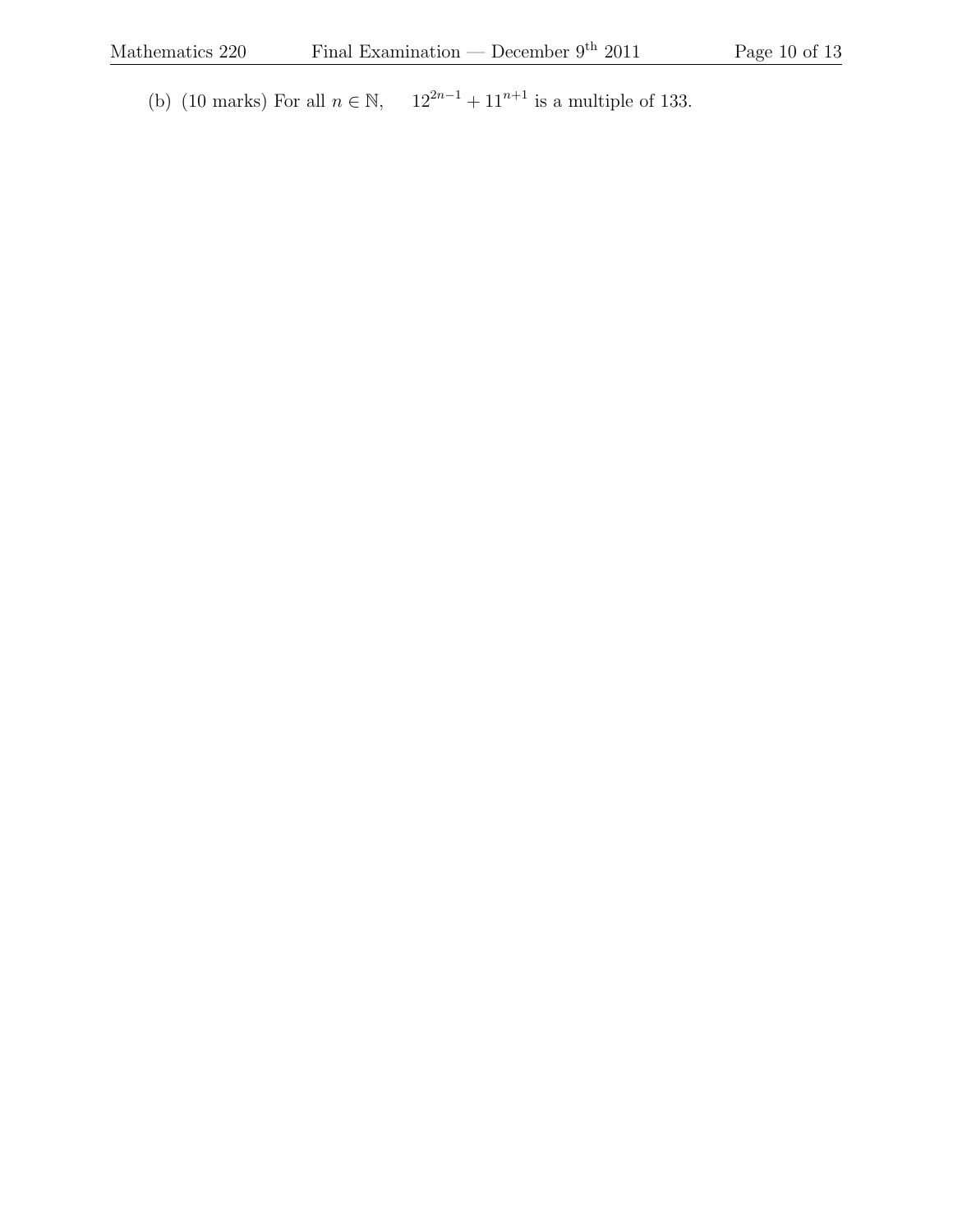- | 10 marks | 7. In this question, correct answers without proofs are sufficient.
	- (a) (4 marks) Find a function  $f : \mathbb{Z} \to \mathbb{Z}$  which is injective but not surjective.

(b) (6 marks) Find a function  $g : \mathbb{Z} \to \mathbb{Z}$  which is surjective but not injective.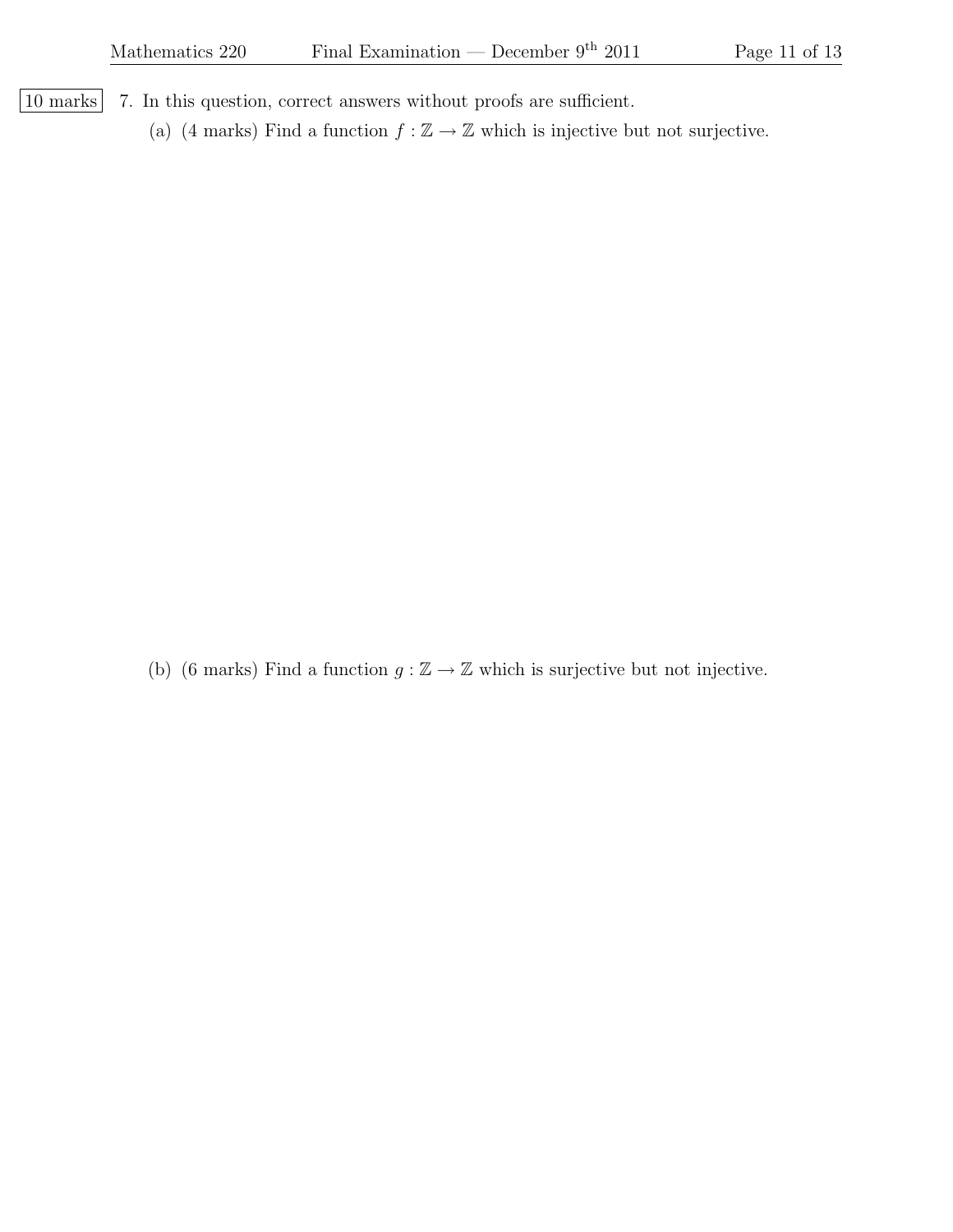10 marks 8. Prove that if p is a prime number and  $p > 4$ , then  $p^2 \equiv 1 \pmod{6}$ . (Hint: Think about the possible remainders when  $p$  is divided by 6.)